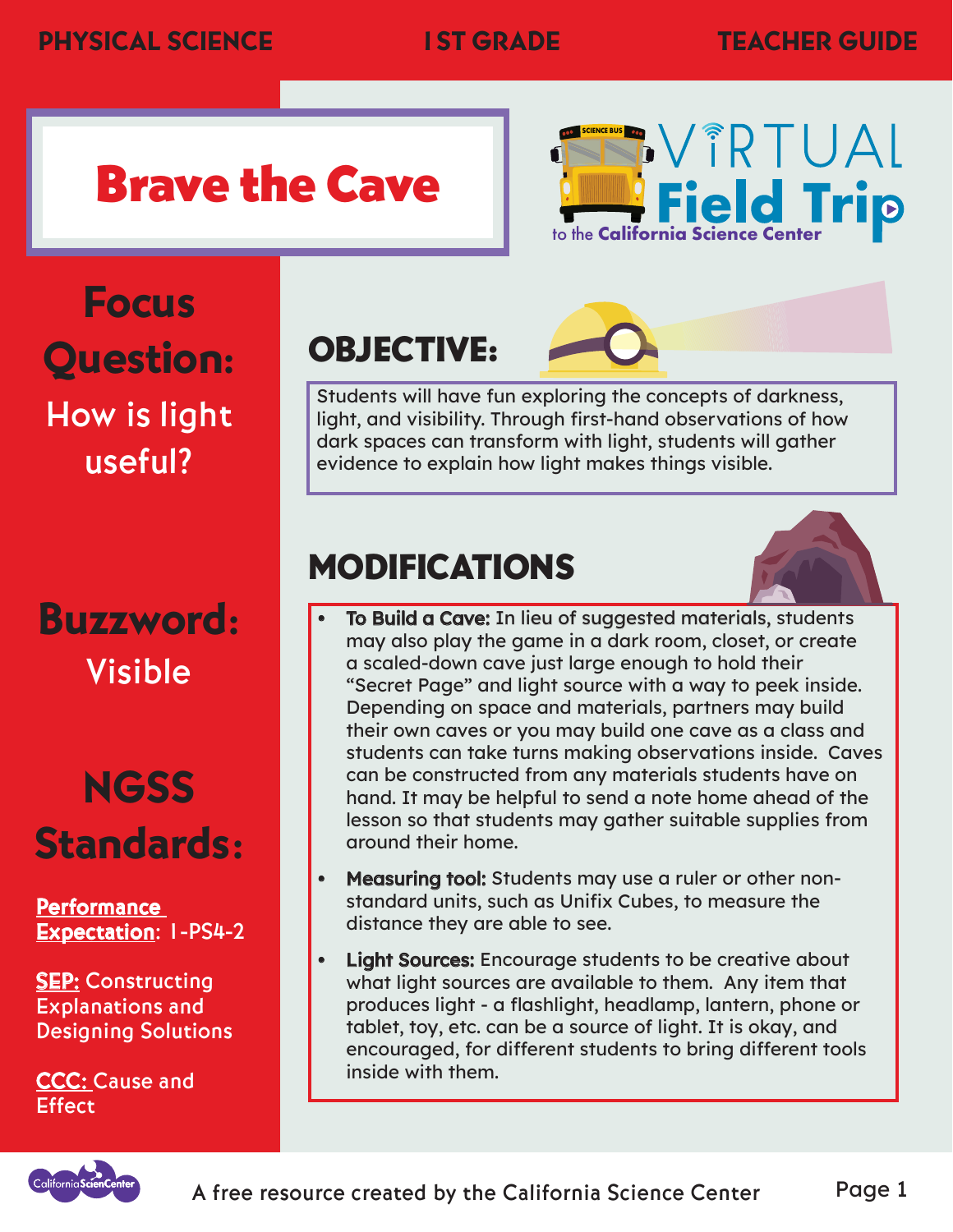#### Cause and Effect

As students play inside their caves, they are investigating the effect of light shining on an object.



#### FACILITATING THE EXPERIMENT

- 1. Before the Experiment: Read the situation and have students share what they notice and wonder about the pictures of caves in the Student Guide. Be sure that students understand a cave is a dark space, like a tunnel. Allow students to share prior knowledge of dark places, and predictions about tools that will help them explore a dark space, like a cave.
- 2. Set Up the Experiment: Guide pairs or teams of students in selecting appropriate materials to build a cave to the size they choose. See the "Extension" for ideas of how to extend the lesson as students build their structures. Each student should create a "Secret Page" and record their color and direction choices on the "Mini-Page" on page 3 of their guide. Partners will take turns as the cave explorer and the data recorder. Have each student keep their page secret from their partner until after the games are played.
- 3. During the Experiment: The student who is the cave explorer should bring a measuring tool and their partner's unseen "Secret Page" into the cave to play the games. The **data** recorder will ask the questions on page 3 of the student guide and record their partner's answers. Encourage students to make their best guess, even if it is difficult or impossible to see in the low-light conditions. In the light round, the cave explorer should shine their light source at the "O" on the "Secret Page".

Have students switch roles until each has had a turn being a cave explorer. Allow them to discuss and compare results with their classmates. Their results should reflect that their partner was able to get more correct answers with the light source on because light made the pencils on the page more visible. Encourage students to explain how the absence or presence of a light source affects what is visible inside their cave using the results from each game as evidence.

4. Wrap Up: Discuss the "What's Going On?" questions together. Allow students to share their experience in the dark compared to in the light. Help students to use their experiences to explain how light is useful to us as humans.

A free resource created by the California Science Center Page 2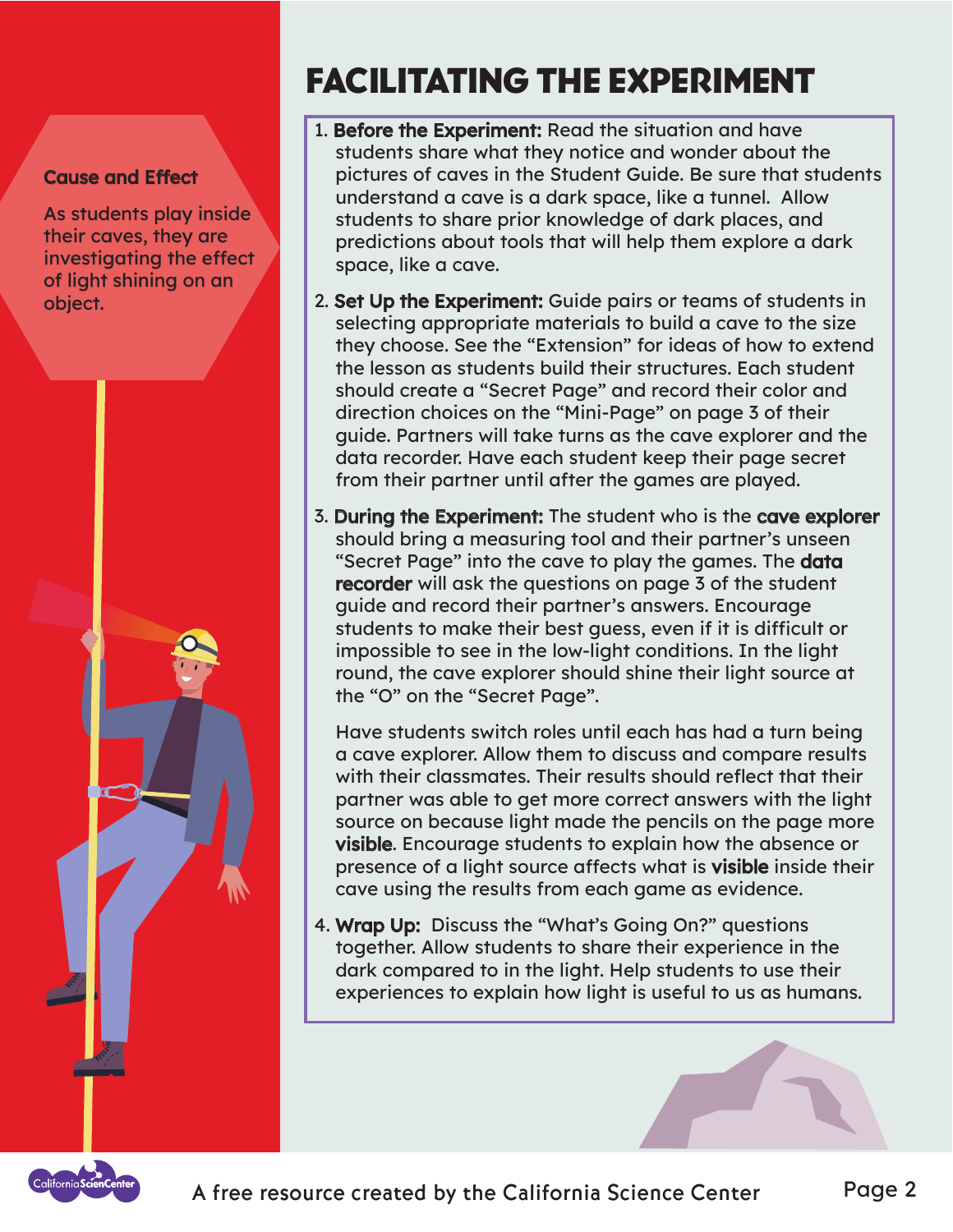

#### WHAT'S GOING ON?

- 1. Compar Compare your results in the dark to your results with the e **light source. What is different?** Possible student response: "*In* the dark, I couldn't guess the colors or directions because I could not see. When I used the light, I got the color and direction of the first three pencils right because I could see them." Students may have noticed that in the dark, it was challenging to see the direction and color of the pencils on the secret page. Guide students toward using specific examples or measurements to compare what they could and could not see inside their cave in the dark versus when using their light source. Point out that colors are hard or impossible to see in dark and low light, but can be seen in the light. Direction or shape of objects may have been easier to see, even in low light. When they measured how far they could see, students may have noticed that the distance from the light source affected how much of an object they could see. As they discuss, introduce the word visible to describe something we are able to see. Guide students in using their observations of what was visible in the dark and what was visible in the light as evidence to explain that objects can only be seen when light shines on them.
- 2. How was the light source useful to you? Light is useful because it makes things visible. For humans, our eyesight is an important way to gather information about the world. We need light in order to see our food, shelter, toys, and friends. When a place is dark, humans use technology, like flashlights or head lamps, to make things visible.